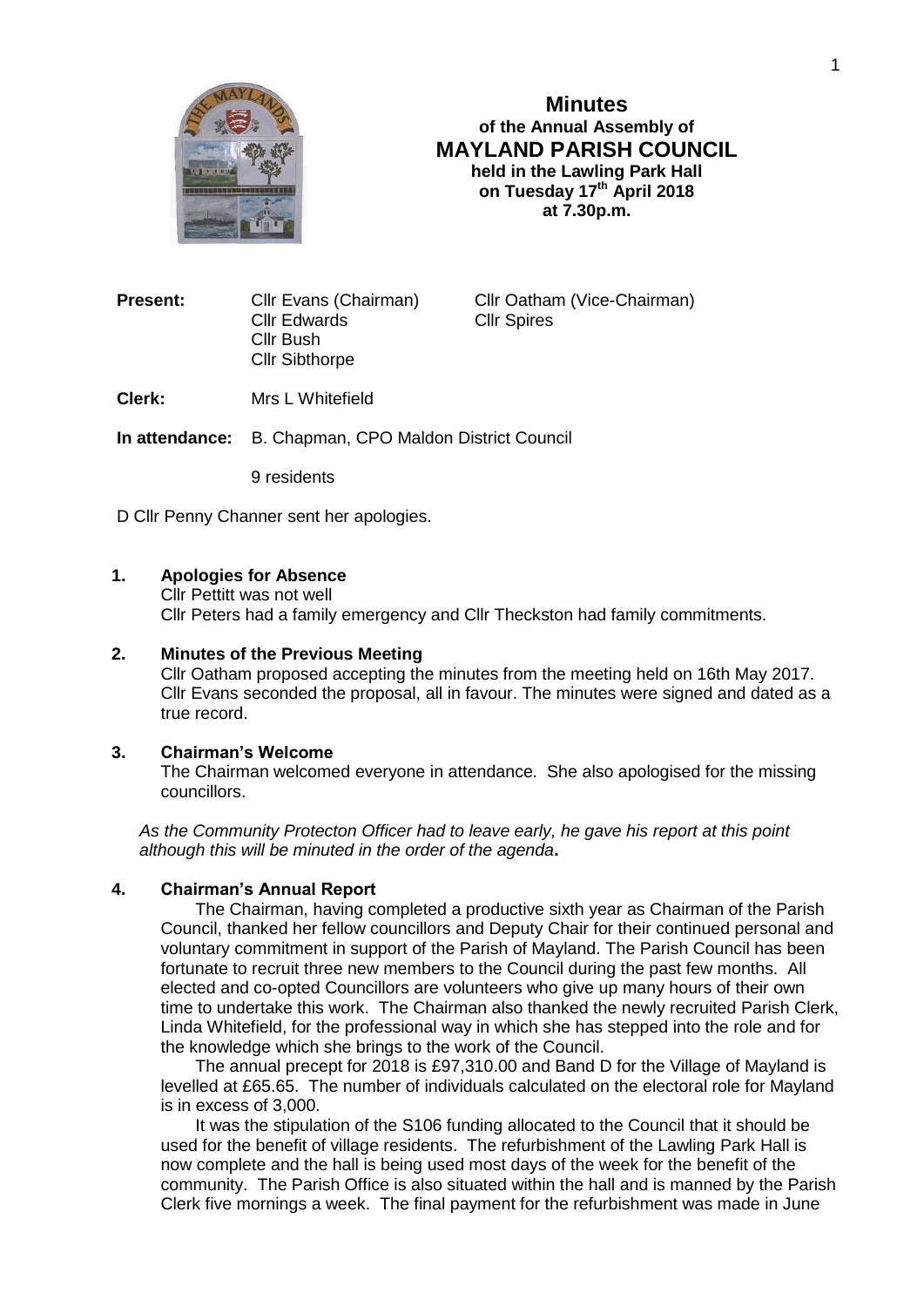2017. The interactive archway, which was placed in the park, has proved to be extremely successful and has been enjoyed by many.

The Council, like all other employers, now has an obligation to provide a workplace pension for the Parish Clerk and the percentage of this has been agreed at 7%.

Parish Council Staff and volunteers, together with our contractor have spent much time and effort cutting back vegetation at both Bakersfield Walk and Gladwell Walk so that the areas can be kept in a better state for residents to enjoy. The Parish Council has plans to create a sensory garden within Bakersfield Walk, with a seating area for residents to enjoy. There are also plans to invite individuals, should they wish, to place memorial seating within this area.

Vandalism continues to remain at a fairly low level, however, there are some individuals around the village and on the sea wall, who are failing to pick up after their dogs, and this is a distressing state of affairs for many who enjoy walking around the village. The work of the Park Rangers, who work across all Parish land, continues to be a hugely successful scheme. The rangers subsequently hold power to fine individuals who do not pick up after their dogs and the Parish Council have requested their vigilance in this respect.

The condition of the sea wall continues to be vigorously monitored and reported concerns are brought to the attention of the Environment Agency.

The Parish Council continues to maintain its positive working relationships with both Maldon District Council and Essex County Council. We continue to welcome the attendance of our District Councillors at our Parish Meetings.

The Parish Council continues its commitment in working together with the residents of our village to maintain the beauty of our open green spaces and the beauty of our riverside aspect.

The Chairman also thanked the village residents who regularly attend the neighbourhood planning meetings and contribute so enthusiastically to our village plan. There will be an opportunity, during the village music festival, for residents to see the positive progress which has been made with the neighbourhood plan to date.

# **5. Maldon District Council**

 Local Government finance remains constrained with spending as a percentage of GDP by central government on local government at its lowest since 1945.

Currently all districts, borough and county councils receive grants from central government, the Revenue Support Grant (RSG). For the Maldon District Council this supplements the monies it receives from council tax and a proportion of business rates. Maldon District Council has seen its RSG gradually cut since the austerity measures came in to being and it has been reduced from £5.6M to £2.2M in 2019/20. The Government had announced approximately two years ago that the RSG would be abolished from 2020 with the aim being that councils would be allowed to retain the business rates that currently go to the central government. At first it was considered that councils would be able to retain 100% of the business rates that they collected but it is now likely that it will be in the region of 75%. However, the act that was required to bring this in has not been passed and therefore at this time local government is uncertain exactly where funding will come from in 2020. The Council, to close the funding gap, due primarily to the reduction in RSG, has delivered cost and efficiency savings as well as other measures.

Due to the Council's history of prudent, effective and efficient financial controls, all key services for residents have been protected. However, any further funding reductions may have a more severe impact. The Council in the current financial year has delivered a balanced budget but the next two years reflect a deficit of over £1.4M which will need to be addressed appropriately.

The Council's reserves could cover the gap but the decision has been made that it would not be sound management just to use the reserves to plug the gap .Therefore a full study into how the Council operates and how it structures its processes has been commissioned to ascertain if the organisation is structured in the best way to achieve its objectives.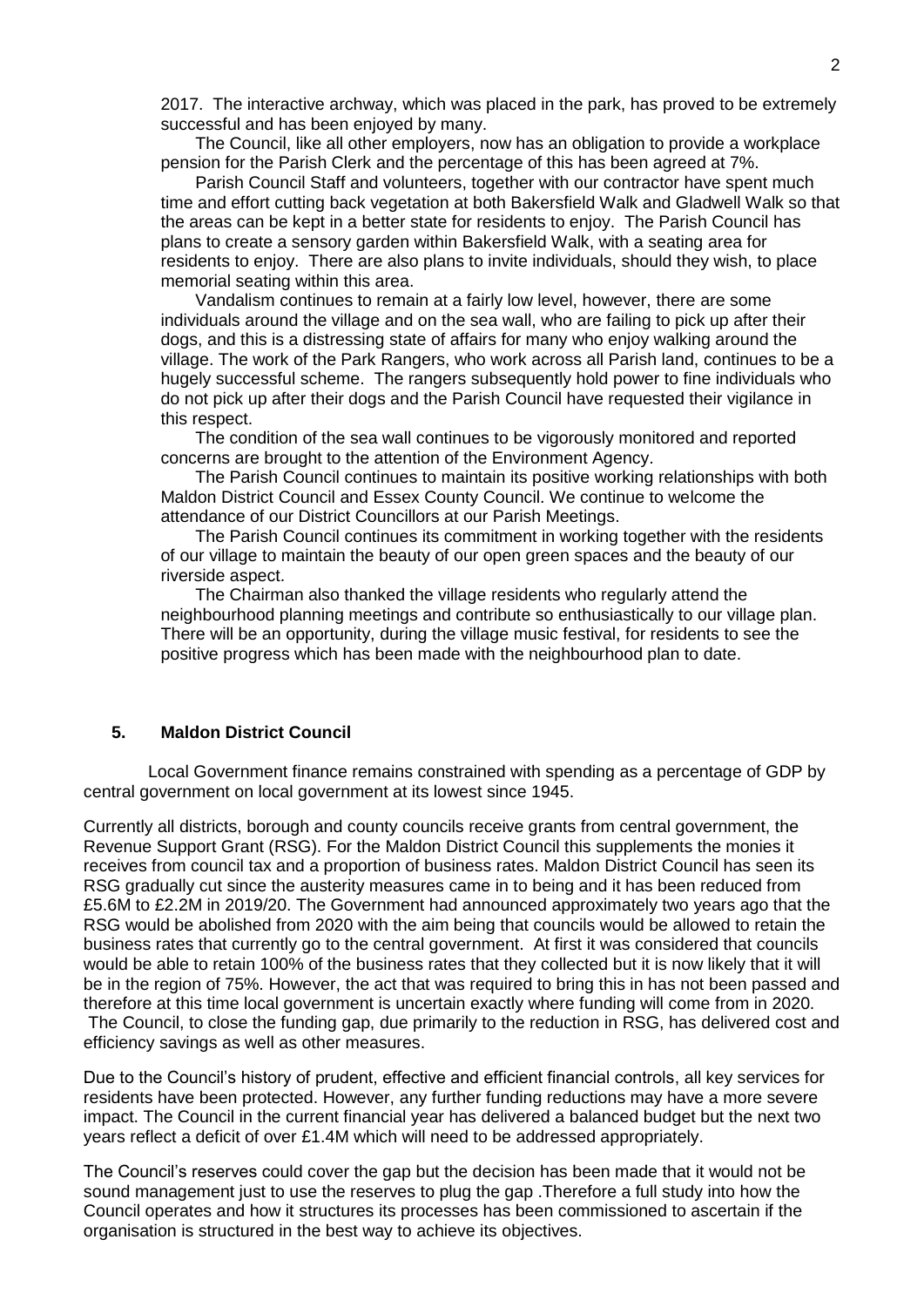Other Councils have gone down this route and the exercise has transformed many and enabled the funding gap to be closed and maintain frontline services. The project has just started at Maldon and it is hoped that the Council should be in receipt of a report at the end of April. At the current time Parish Councils have not been subjected to matters that affect them fiscally as other tiers of local government have. In the future it is anticipated that some tasks carried out in the higher tiers of local government may be devolved down to parish Councils.

Some efficiency measures taken by the Maldon District Council have had an impact on the parish councils, particularly with regard to some areas with respect to the planning services. The Maldon District Council is the Local Planning Authority and therefore determines planning applications received. Parish Councils are generally included as consultees in the planning process. However, parish councils are not statutory consultees and the law at this present time states that the LPA is only obliged to advise parish councils if they make a specific request to be notified. The Maldon District Council will continue to advise all parish councils each week about all the applications that are validated in the Maldon District.

In the past planning applications had to be submitted in paper form with several copies so that various consultees could be circulated with a copy. It is no longer the case that paper form is a requirement of the submission of a planning application and in fact most applications are now submitted directly to the authority electronically. Consequently it has been very expensive and time consuming taking up officer resources to make paper copies and print them and send them to Parish Councils and therefore as a result paper copies will no longer be provided and sent to the Parish Councils of the district. All the planning applications and documents related to them are on the Council's website and can be viewed on line with some Parish Councils having elected to print off relevant planning applications to assist the parish in considerations/discussions. Parishioners can look on line and view any planning application they so wish and this would help Parish Clerks so that they do not have to print off hard copies.

Planning Notices are generally posted outside of the site with respect to any planning applications that the authority has received with respect to planning proposals of the site. This enables residents to obtain the planning reference number so that, should they wish to do so, planning applications can be viewed on line. Alternatively at certain defined times a planning duty officer is available at the Maldon District Offices and planning applications may be viewed on file subject to a request having been made. Plus normally neighbour notification of any proposed development as a result of a planning application(s) received is sent to immediate neighbouring properties so that neighbours that may be directly affected are aware of proposals.

Another efficiency measure that has recently been introduced to streamline the planning process is the removal of the 'parish trigger'. It is unfortunate that this has resulted in some misunderstandings. The 'parish trigger' is something that appears to have been unique to the Maldon District Council .It was simply a method that automatically directed a planning application for determination by a planning committee, instead of by a professional planning officer operating under delegated powers, when the Parish Council's consultation view of objection(s) and hence refusal was not the same as the planning officers consideration to approve.

There were some issues with the 'parish trigger' which as a result it was common place that many applications ended up being sent to a planning committee unnecessarily. Obviously this resulted in officer resources needing to be applied and hence a cost which was somewhat expensive and also, on occasions, incurred a delay in an application being determined.

Parish Councils are still a key part of the planning process and they can still request a particular planning application is sent to committee for determination but now it is done by asking the Ward Members to call in each case individually. Also other members as per the defined list, in addition to Ward Members, can be approached and asked to 'call in' a planning application.

It appears that the result is, from early indications, that there has been a reduction in the number of routine cases being sent to committee but still ensuring that any contentious planning applications may be referred upwards to the planning committee.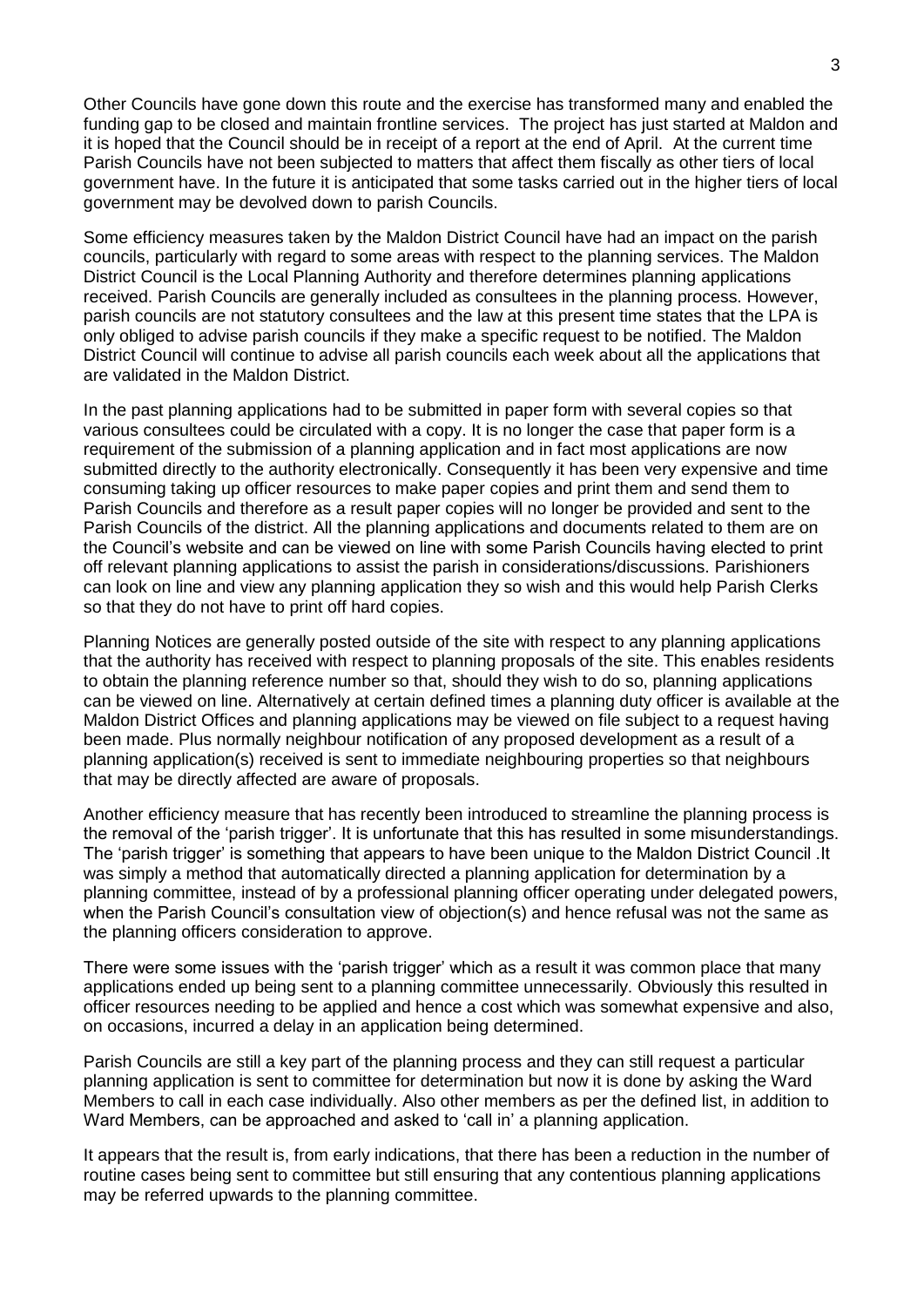National Government has given a target to all Local Planning Authorities that 80% of planning applications are to be determined under delegated powers and therefore this process ensures that objectives are likely to be met.

The Council's relatively new waste collection scheme is working well and has been widely accepted by residents. The rate of recycling in the district has improved considerably and now the Council's position is second across the County. Previously, under the old regime, we were near to the bottom of the rankings.

The Council's Parks and Leisure Services are as active as ever putting on and planning new events .The service is admired both county and nationwide.

The Park Rangers was a valued service and being innovative the Council recognised that the team could actually offer/do more for the benefit of all in the district. So the service has grown and developed in to a Community Protection Team with the rangers being known as Community Protection Officers. It is a model that others across the county and nationwide have shown an interest in and perhaps may go on to be adopted by others.

The team are uniformed and carry body cams at all times whilst on duty. They carry out parking enforcement in car parks and the roadside, tackle anti-social behaviour, dog fouling, fly posting, littering, speeding on the estuary, and more recently have been trained and have the powers to carry out speed enforcement. Maldon District Council is the first authority in the country to have civil officers that can issue speeding penalties. The Community Protection Officers have been trained to operate a device called Trucam which takes a high definition photograph of the vehicle with details of speed and location. The equipment can even be used with regard to drivers not wearing a seat belt or using a mobile phone while driving. Since the team have been operating Trucam, hundreds of reports have been sent to the Police who process the data and issue the penalty notices.

This is not a money making enterprise for the council as the money from fines is not retained by the council. However, it does make the district a safer place by making the roads safer for all.

The Council was successful in obtaining approval of its Local Development Plan (LDP) by the Secretary of state following its second examination in public by a different inspector from the first examination. The Council therefore can control the use of land and where it wants development rather than being subjected to a host of hostile developments which seek to dictate where development should occur. Strategic allocations are clearly detailed within the plan. The number of hostile planning applications received by the authority has decreased significantly since the approval/adoption of the LDP.

The Government is intent on increasing the numbers of homes and the delivery of the same across the country. Therefore, it has recently stated that all Local Plans will need to be reviewed every five years. With a Local Development Plan in place, with its suite of local planning policies, this means that for the Maldon District that planning applications will be determined in accordance with the LDP policies unless material planning considerations may indicate otherwise. Also, the council due to having an up to date approved LDP currently has a five year land supply.

National policy requires councils to have enough sites ready for development to meet their housing need for the next five years. That is what is meant by a five year housing land supply. If a council has an up-to-date local plan, that usually isn't a problem. That plan, as the Maldon District LDP does, should identify enough sites for housing development to meet housing need. National Policy says that when a council doesn't have a five year supply of housing land, all of its policies for delivering housing are out-of-date. Instead of planning applications being decided based on what local policies say, national policies will instead take precedence. In essence, that means that if a site can be considered sustainable development then planning permission should be granted.

A Supplementary Planning Document (SPD) titled Renewable Energy and Low Carbon Technologies was consulted on for a six week period at the beginning of 2018. It will go to Council for adoption in May 2018.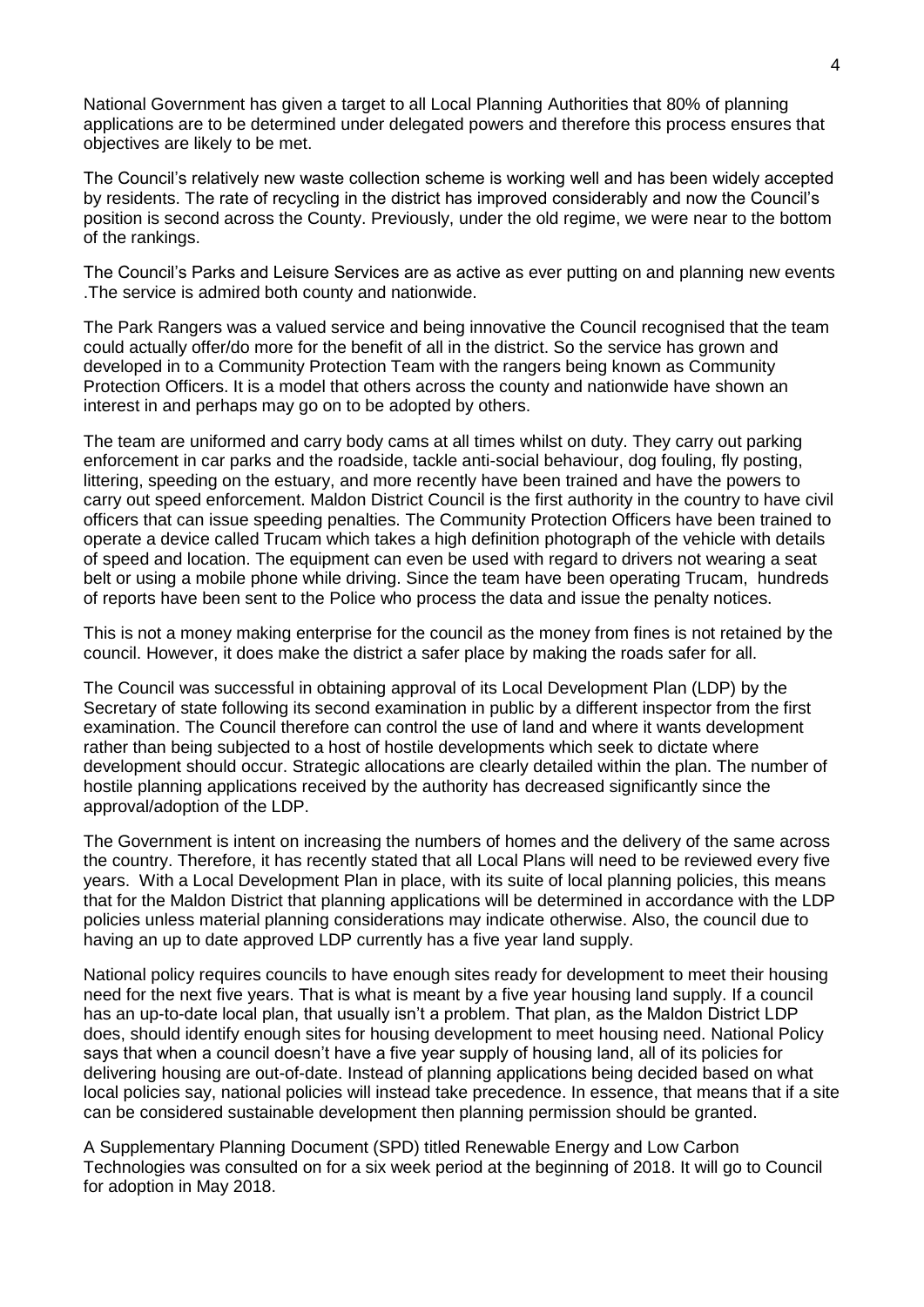Two further SPDs have been drawn up, one to do with Affordable Housing and the other Specialist Housing and these have recently been presented to the Planning and Licensing Committee to seek approval to go out to consultation, which was agreed.

Maldon District Council and Essex County Council recently hosted the Annual Conference of authorities that have existing or new nuclear power stations in their area .The group of authorities is named NNLAG (National Nuclear Local Authorities Group). The purpose of the annual event is to hear about developments in the nuclear industry and to discuss the new facilities that are being built. By sharing information we can ensure that we gain the benefit of valuable knowledge from those councils that are ahead of us. The proposed new nuclear power station in Bradwell may have moved slightly nearer to reality with work having commenced on ground studies/investigations late last year. The design of the new type of reactor is being assessed by the government and it is considered that work could possibly start on site in about five years if all the necessary permissions are successful and approved. Numerous community benefits would be achieved, as has been seen at Hinckley Point, however it is appreciated that not everyone is happy about the possible development of new nuclear facilities at Bradwell.

Business and enterprise is important to the district as it is business that provides jobs and enable prosperity. The Economic Development Team have been engaged with businesses throughout the year including attending and supporting the Burnham on Crouch Chamber of Commerce and helping facilitate the setup of the Causeway Business Forum.

The Chairman of the Council has been going round the district visiting various businesses. As with the previous Chairman of the Council the Chairman held Business Awards which included several categories to which Councillors and others could nominate worthy businesses. The Awards ceremony was held at the Stow Maries Aerodrome.

Consultants are currently looking in to sites and other matters for an Enterprise Centre for the district. Magnox have been supportive of the project including allocation of some funding towards it.

The two Coastal Community Teams, River Blackwater and Crouch CCTs, have had a relatively successful year recognising the importance of the Rivers and how they have a major role to play in tourism. The Crouch CCT having produced a tourism leaflet that informs people what is in the area and places that they can visit .

The Vineyards in Althorne and elsewhere south of the district have grown from strength to strength and several articles, including one in The Telegraph, have highlighted them and their success in the production of grapes and wine production. Clayhill Vineyard due to a successful Essex Leader Funding Bid has built a café so that people can enjoy coffee and cake while visiting and overlooking the vineyard and the River Crouch.

The Sense of Place Board, headed by the Chairman Charlie Fillingham, has met several times during the year and the branding for the district is now being more widely used. It can be used alongside businesses own individual branding. The Sense of Place tells the story of the Maldon District and illustrates what a good place it is, a good place to live, work and visit.

Development is progressing well on the Blackwater retail site in Maldon with a Topping Out ceremony having been held recently. Several well-known stores have already confirmed that they intend to take up units, including Next, Home Bargains, Aldi, Costa Coffee and a well-known sports outlet. Others are currently in discussion and hopefully confirmation of who they are may be known shortly.

Early 2018 saw Paul Dodson arrive at Maldon District Council to take up the position of the Director of Planning and Regulatory Services. Paul has significant experience from working in Cumbria and also at Essex County Council, to name but two areas. His arrival has seen the Corporate Leadership Team positions of the Chief Executive and three Directors filled.

It has been a privilege, honour and a pleasure to represent and serve the residents of the Mayland Ward (which includes the Parishes of Mayland, Steeple and St Lawrence) this past year and remain happy in the future to hear from residents regarding any problems/issues that they may have or if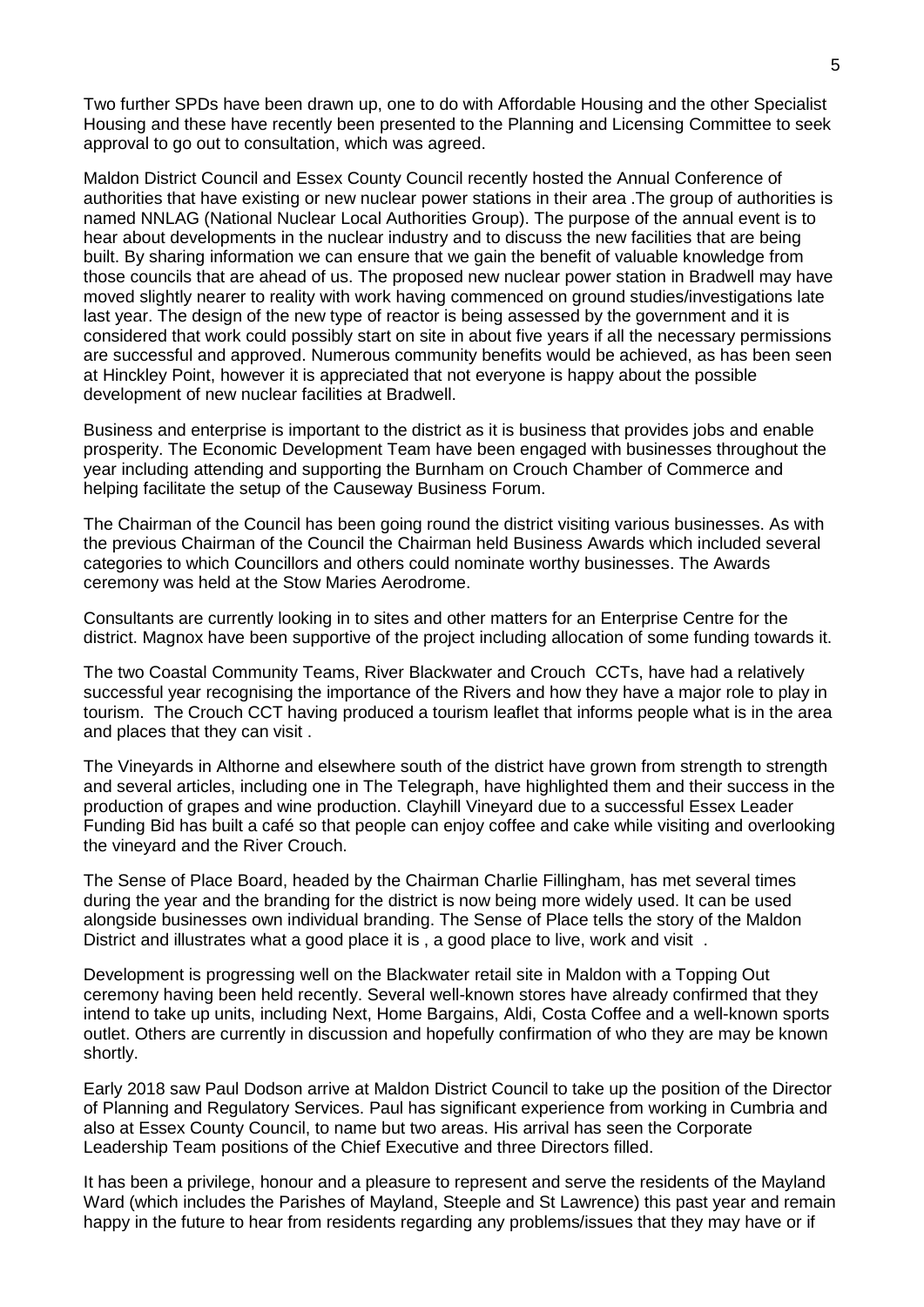they have any views/ comments that they may wish to raise/share. Contact details (address, telephone numbers etc:) can be found on the Maldon District Council's website.

## **6. Park Rangers**

Ben Chapman, one of the Community Protection Officers (formerly known as Park Rangers) from Maldon District Council spoke of their responsibilities. These include parking issues, fly-tipping, littering, stray dogs and anti-social behaviour and also issues relating to river patrols.

Ben informed the residents that if they are aware of any of the above issues, then they can be reported to him so that a possible fine can be issued.

If litter is thrown from cars, then a fine can be issued for this. He emphasised that residents need to help with these matters. Leaflets with his details on have been distributed to residents.

#### **7. Lawling Park Committee**

The Chairman of the Lawling Park Committee, Cllr Peter Spires, presented the Committee's report:

He thanked the Lawling Park Committee for taking the reins during his absence whilst he was recovering from an accident.

The Lawling Park Committee is responsible for the development and maintenance of facilities within the park area, the Lawling Park Hall and both car park areas. The new trees along the southern and western Bakersfield boundaries have been protected by wire fencing and monitored, and despite some losses, these are growing well.

The Essex County Council funded a surface water level drainage scheme along the Eastern boundaries of the park and this has now been completed and except for last month's excessive rain, this has helped reduce surface water.

Mayland Village Football Club continues to be the main field user subject to pitch availability during the wetter months. Tennis court hire has fallen to an all-time low. Consideration is now being given this year to convert the double court to an all weather surface, allowing football practice throughout the winter.

A new Sona outdoor electronic game for all ages has been installed next to the picnic tables and benches area for all to use.

Outside Gym Equipment is the next fitness installation under consideration for next year.

A raised garden area in the park has been designed by a local resident to be sited alongside Bakersfield Walk. It will have the space for two memorial seats and wheelchair parking. One seat is already sponsored, the other is available, and interested residents should contact the Clerk.

Since refurbishment, Lawling Park Hall has been booked regularly and weekly hire periods are nearly full. Interested users should contact the Clerk.

The Park Watch and Dog Watch schemes have been created to encourage park users to assist in looking after the park areas. It is hoped that those of you who play and walk in the park would become our 'eyes and ears' in order to report occurrences of antisocial behaviour such as under-age drinking, drug taking and dealing, damage and graffiti, dog mess and broken glass. Reporting is in complete confidence and means that the Community Protection Team can arrange their patrols accordingly. We would like to encourage all members of the community to get involved.

### 8. **Neighbourhood Plan Committee**

The Chairman of the Neighbourhood Plan Committee, Cllr Peter Spires, presented the Committee's report:

Cllr Spires began by extending his thanks to the Neighbourhood Plan Committee for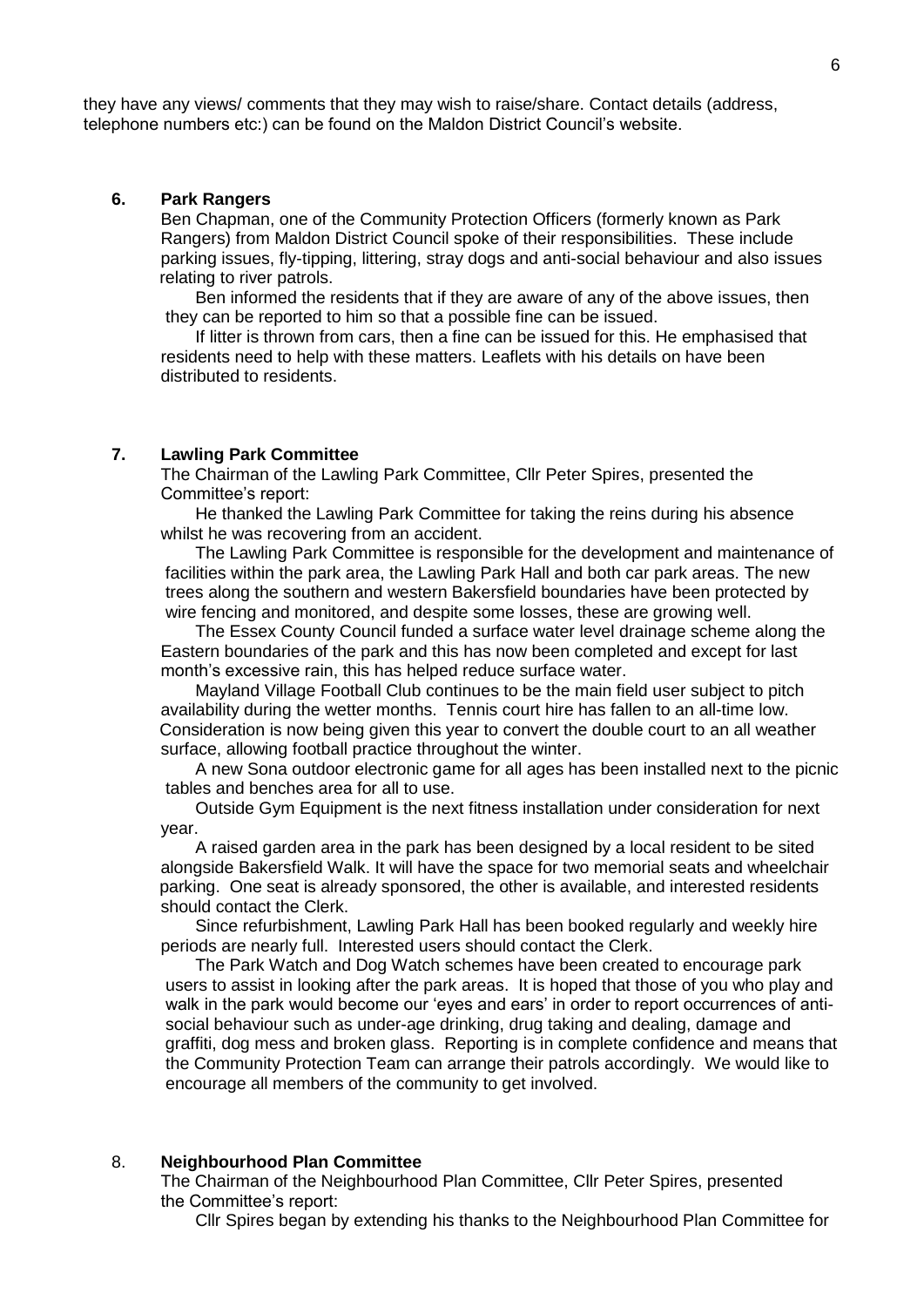taking the reins during his absence whilst he was recovering from his accident.

The Neighbourhood Plan is required to be compatible with both Central Government NPPF (National Planning Policy Framework) and Maldon District's approved LDP (Local Development Plan). Meetings are held from time to time with our allocated MDC representative to discuss the progress of our village plan. Progress has been disjointed with previous MDC representatives having left. Our present representative has provided us with mapping and survey tools which will help speed up the process of identifying land and land owners willing to participate in our NP that conforms to our village survey results. The coming call for "sites" will be the third and last one. The results of all three land surveys will be placed on a map of Mayland for consideration by the committee. No landowner will be identified.

The Committee has been working on the Plan's Vision Statement and its supporting objectives which, when completed, will create a vision for the village over the next 15 years and longer based on information taken from all the surveys and consultation evidence gathered.

The next newsletter with the latest update will be in the Mayland Mayl.

Once the Neighbourhood Plan has been approved and added to the LDP, it informs planning law requirements which entitle a larger proportion (25%) of the Community Infrastructure Levy to the Parish when planning applications are approved and completed.

#### **9. Public Discussion**

The Chairman invited residents to ask questions or raise any issues:

Q. Can the Council spend some money on the entrance to the Village? Both entrances at Nipsells Chase and The Drive look terrible! Bulbs were put in years ago but are no longer there. There is a need to make the village look smarter and more inviting. A. Chairman Evans agreed to put it on the agenda to discuss at the next meeting.

Q. Can yellow lines be put along Imperial Avenue opposite Hardy's pub as if a car is parked on the right hand side, it makes it dangerous when overtaking on the bend? A. To contact Essex County Council to suggest this.

Q. What is happening with the bus shelter in Steeple Road which has been knocked down by a vehicle?

A. This has been reported to the Police and they are not interested. The Parish Council are responsible so a decision needs to be made at the next meeting as to what action to take.

Q. Could the noticeboard outside St. Lukes hall be moved as people cannot enter the car park to read the notices now the car park is locked?

A. Cllr Oatham informed the resident that the notice board is being moved to outside All Seasons.

Q. Is there anything that can be done about the speeding in the village and bad parking on the pavements?

A. Police have been patrolling the village with speed guns. Only other answer is a speed camera which monitors the village roads 24 hours a day. Could get the Community Protection Office to monitor this problem.

Discussion about parking outside the shops in Mayland. It was suggested to put a footpath next to the shops and the cars parked by the road to avoid accidents. Need to get the shop owners involved with this scheme also.